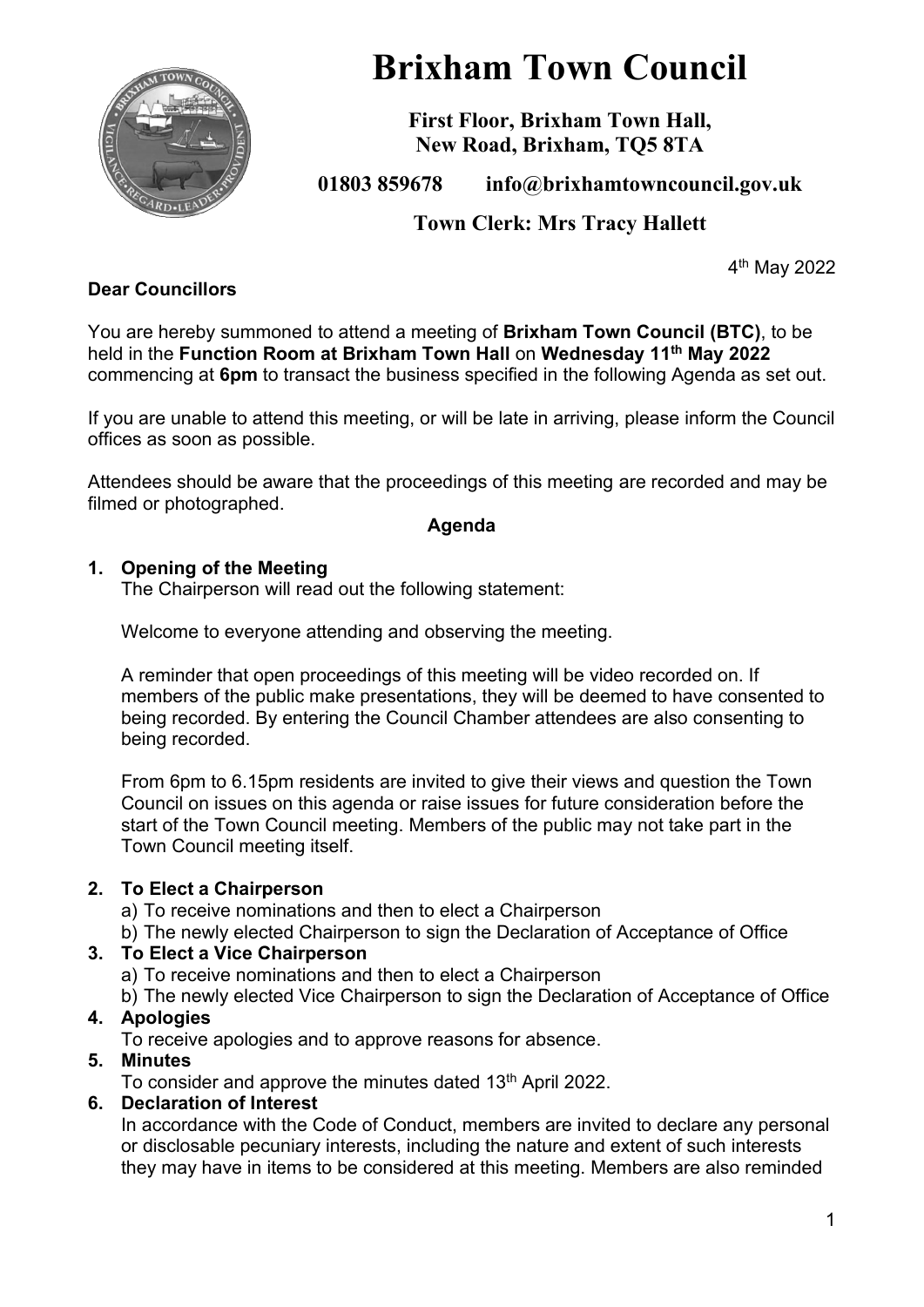that any change to their Declaration of Interests must be notified to the Town Clerk within 28 days of the change.

#### **7. Standing Orders**

To consider suspending standing orders.

## **8. Primary Care**

- a) To hear a report from Primary Care
- b) An opportunity for members to ask questions and address any concerns

#### **9. Standing Orders**

- To consider reinstating standing orders.
- **10. Election of Members to Committees, Task & Finish Groups and Outside Bodies**
	- To consider nominations and confirm membership for the following (Report 18-2022):
	- a) Committees
	- b) Task & Finish Groups
	- c) Outside Bodies

## **11. Calendar of Meetings**

To consider and agree the calendar of meetings

#### **12. Internal Auditor**

To confirm the appointment of IAC Audit and Consultancy Ltd for the financial year 2022/23

## **13. Asset Register**

To review the Council's asset register (Report 19-2022)

## **14. Policies**

To review and adopt the following policies:

- a) Standing Orders
- b) Financial Regulations
- c) Internal Financial Regulations
- d) Financial Risk Management Register
- e) Scheme of Delegation
- f) Task and Finish Group Terms of Reference

#### **15. Insurance**

To discuss and consider the insurance renewal (Report 17a-2022)

#### **16. Wishings Field**

To discuss and consider concerns raised by a member of the public that the Village Green is not being maintained

#### **17. Devon Deal**

To discuss and consider the proposed Devon Deal

## **18. Committee Reports**

To hear reports from the Chairpersons (or Vice Chairpersons in their absence) for the following Committees:

- a) Finance and General Purposes (Cllrs Blackmore / Haddock)
- b) Planning and Regeneration (Cllrs Blackmore / Roseveare)
- c) Community and Environment (Cllrs Haddock / Regan)

#### **19. Date of next meeting**

Date of next meeting is scheduled for 8<sup>th</sup> June at 6pm.

## **20. Items for future agenda**

Each Councillor is requested to use this opportunity to raise items for future agendas, giving details of why the Council should consider the item.